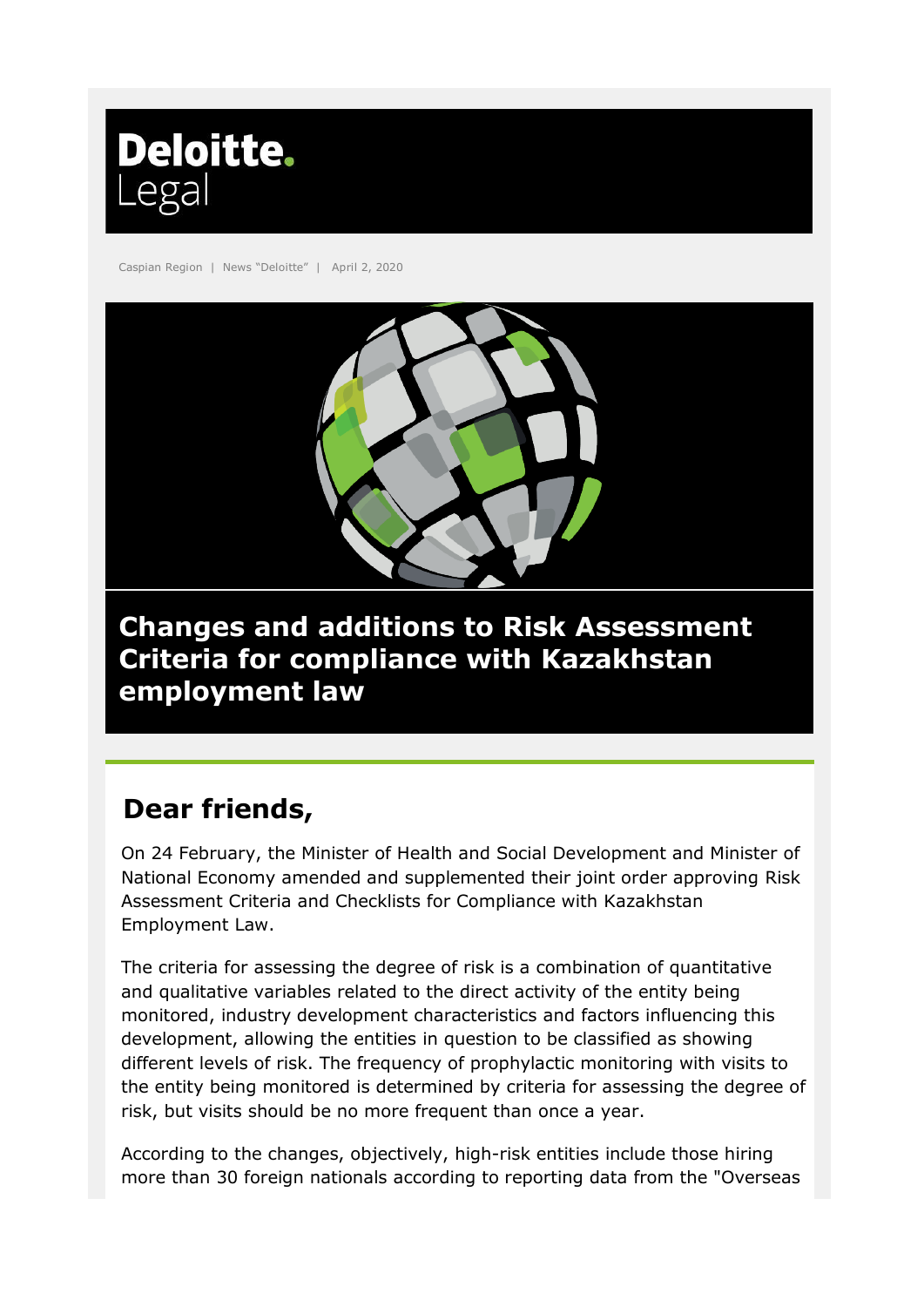Workforce" automated database of the Ministry of Labour and Social Welfare. The frequency of preventive control for:

- entities being monitored with 250 employees, preventive control is carried out once a year;
- entities being monitored with over 100 but not more than 250 employees, preventive control is carried out once every 3 years;
- entities being monitored with less than 100 employees, preventive control is carried out once every 5 years.

Also, the accounting period for the above criteria is the year preceding the year of preventive control with a visit to the entity being monitored (previously it was six months).

The classification of certain criteria by degree of violation has changed:

- Work discrimination in terms of pay and working conditions is now a "gross" violation;
- Hiring foreign nationals without local executive body permission or using the services of foreign nationals and stateless persons who do not hold a certificate for self-employment issued by the authorised body for migration, or migration permits issued by the internal affairs authorities; and hiring foreign nationals to positions (professions or specialties) that do not correspond to a position (profession or speciality) specified in a local executive body permit to hire foreign nationals, are now recognised as a "significant" violation.

#### **How Deloitte can help:**

The Deloitte Legal team will be happy to provide more detailed advice on any issues that arise after you have read this newsletter.

## **Внесены изменения и дополнения в Критерии оценки степени риска за соблюдением трудового законодательства РК**

### **Уважаемые друзья,**

Информируем Вас о том, что 24 февраля были внесены изменения и дополнения в совместный приказ Министра здравоохранения и социального развития РК и Министра национальной экономики РК «Об утверждении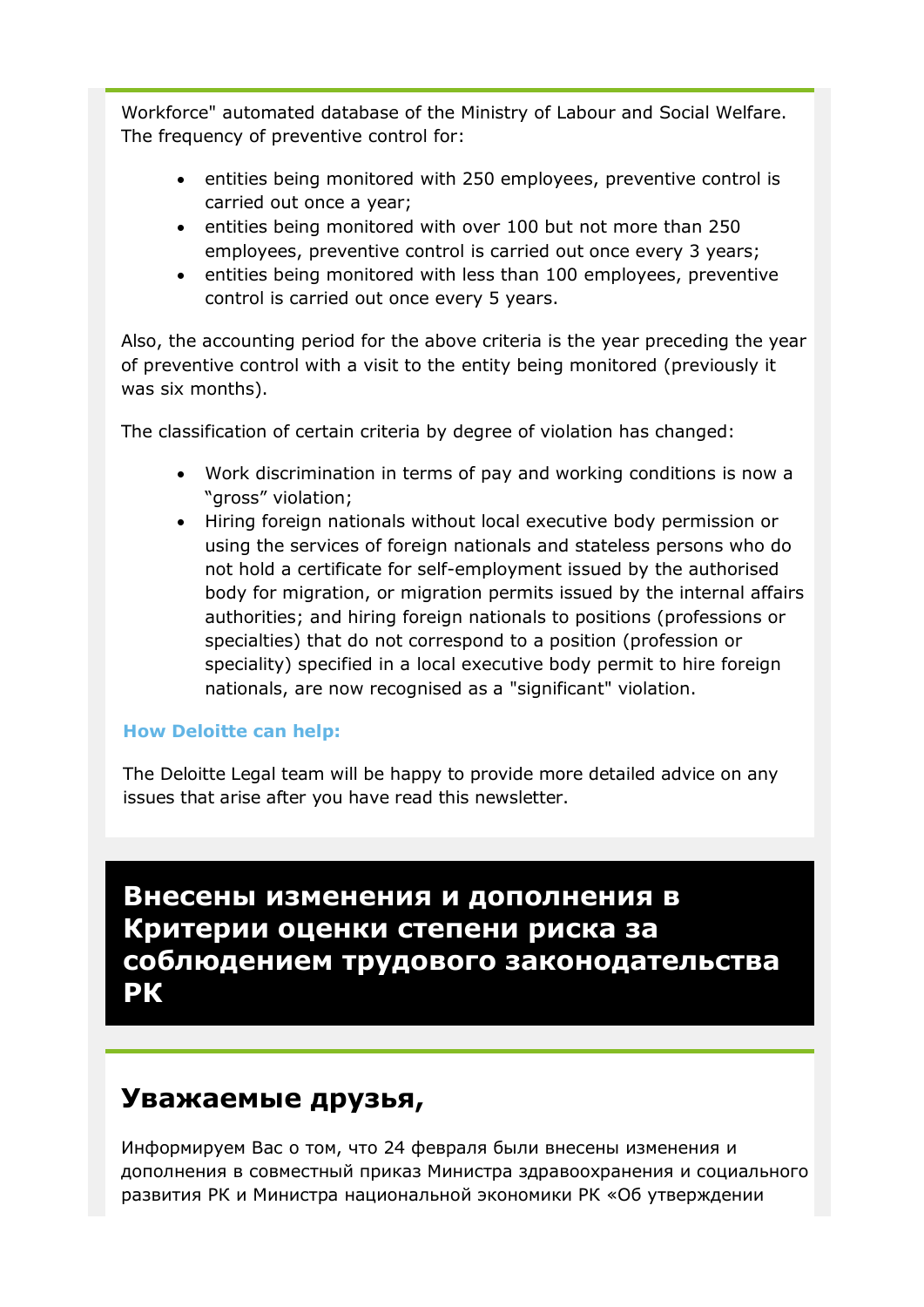Критериев оценки степени риска и проверочных листов за соблюдением трудового законодательства Республики Казахстан».

Критериями оценки степени риска является совокупность количественных и качественных показателей, связанных с непосредственной деятельностью субъекта контроля и надзора, особенностями отраслевого развития и факторами, влияющими на это развитие, позволяющих отнести субъектов (объектов) контроля и надзора к различным степеням риска. Кратность проведения профилактического контроля с посещением субъекта (объекта) контроля и надзора определяется критериями оценки степени риска, но не чаще одного раза в год.

В соответствии с изменениями, по объективным критериям к высокой степени риска теперь относятся субъекты контроля, привлекающие иностранную рабочую силу свыше 30 человек согласно отчетным данным автоматизированной информационной системы «Иностранная рабочая сила» Министерства труда и социальной защиты населения Республики Казахстан. Периодичность осуществления профилактического контроля в отношении субъектов:

- субъекты контроля с численностью работников свыше 250 человек, профилактический контроль - один раз в год;
- субъекты контроля с численностью работников свыше 100, но не более 250 человек, профилактический контроль - один раз в 3 года;
- субъекты контроля с численностью работников не более 100 человек, профилактический контроль - один раз в 5 лет.

Также, отныне учетным периодом для определения указанных критериев является год, предшествующий году проведения профилактического контроля с посещением субъекта контроля (ранее было полугодие).

Обращаем Ваше внимание, что изменилась классификация некоторых критериев по степени нарушения:

- Дискриминации в сфере труда в части оплаты и условий труда теперь относится к «грубому» нарушению;
- Привлечение работодателем иностранной рабочей силы без разрешения местного исполнительного органа или использование труда иностранцев и лиц без гражданства, не имеющих справок о соответствии квалификации для самостоятельного трудоустройства, выданных уполномоченным органом по вопросам миграции населения, или разрешений трудовому иммигранту, выдаваемых органами внутренних дел, а также привлечение работодателем иностранного работника на должность (профессию или специальность), не соответствующую должности (профессии или специальности), указанной в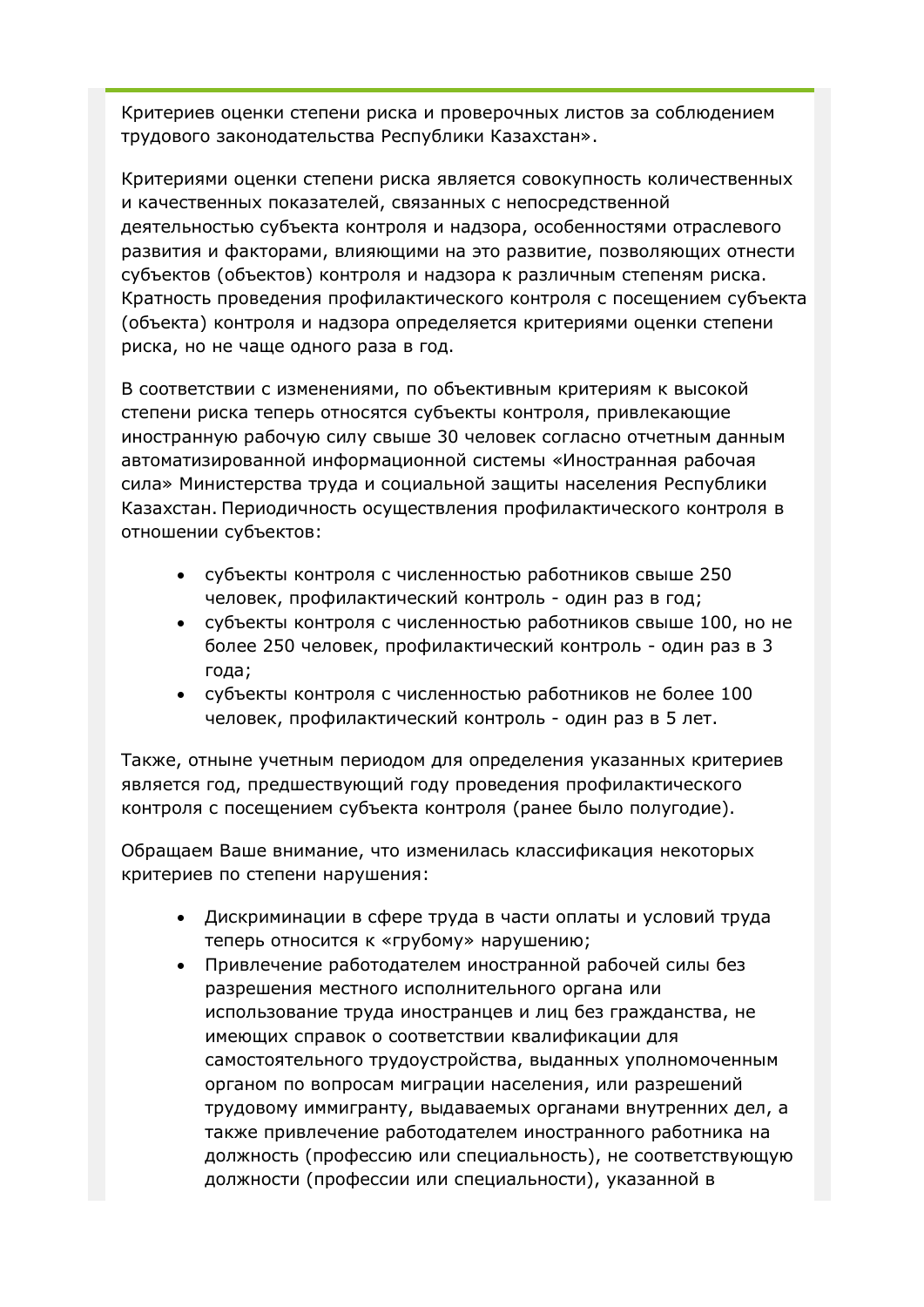разрешении местного исполнительного органа на привлечение иностранной рабочей силы отнесли к «значительному» нарушению.

#### **Как «Делойт» может помочь**

Команда «Делойт Лигал» будет рада предоставить более подробные консультации по любым вопросам, возникших у Вас после ознакомления с данным вестником.

## **"Deloitte" talking. Listen and benefit!**  Series of audio-podcasts



More information (டு)

## **Говорит «Делойт». Слушайте с пользой!**  Цикл аудио-подкастов



#### [deloitte.kz](http://www2.deloitte.com/kz/ru.html)

Deloitte refers to one or more of Deloitte Touche Tohmatsu Limited, a UK private company limited by guarantee ("DTTL"), its network of member firms, and their related entities. DTTL and each of its member firms are legally separate and independent entities. DTTL (also referred to as "Deloitte Global") does not provide services to clients. Please see [www.deloitte.com/about](http://www.deloitte.com/about) for a more detailed description of DTTL and its member firms.

Deloitte provides audit, consulting, financial advisory, risk management, tax and related services to public and private clients spanning multiple industries. Deloitte serves four out of five Fortune Global 500 ® companies through a globally connected network of member firms in more than 150 countries bringing world-class capabilities, insights, and highquality service to address clients' most complex business challenges. To learn more about how Deloitte's approximately 264,000 professionals make an impact that matters, please connect with us on [Facebook,](https://www.facebook.com/deloitte) [LinkedIn,](https://www.linkedin.com/company/deloitte) or [Twitter.](https://twitter.com/deloitte)

This communication contains general information only, and none of Deloitte Touche Tohmatsu Limited, its member firms, or their related entities (collectively, the "Deloitte Network") is, by means of this communication, rendering professional advice or services. Before making any decision or taking any action that may affect your finances or your business, you should consult a qualified professional adviser. No entity in the Deloitte Network shall be responsible for any loss whatsoever sustained by any person who relies on this communication.